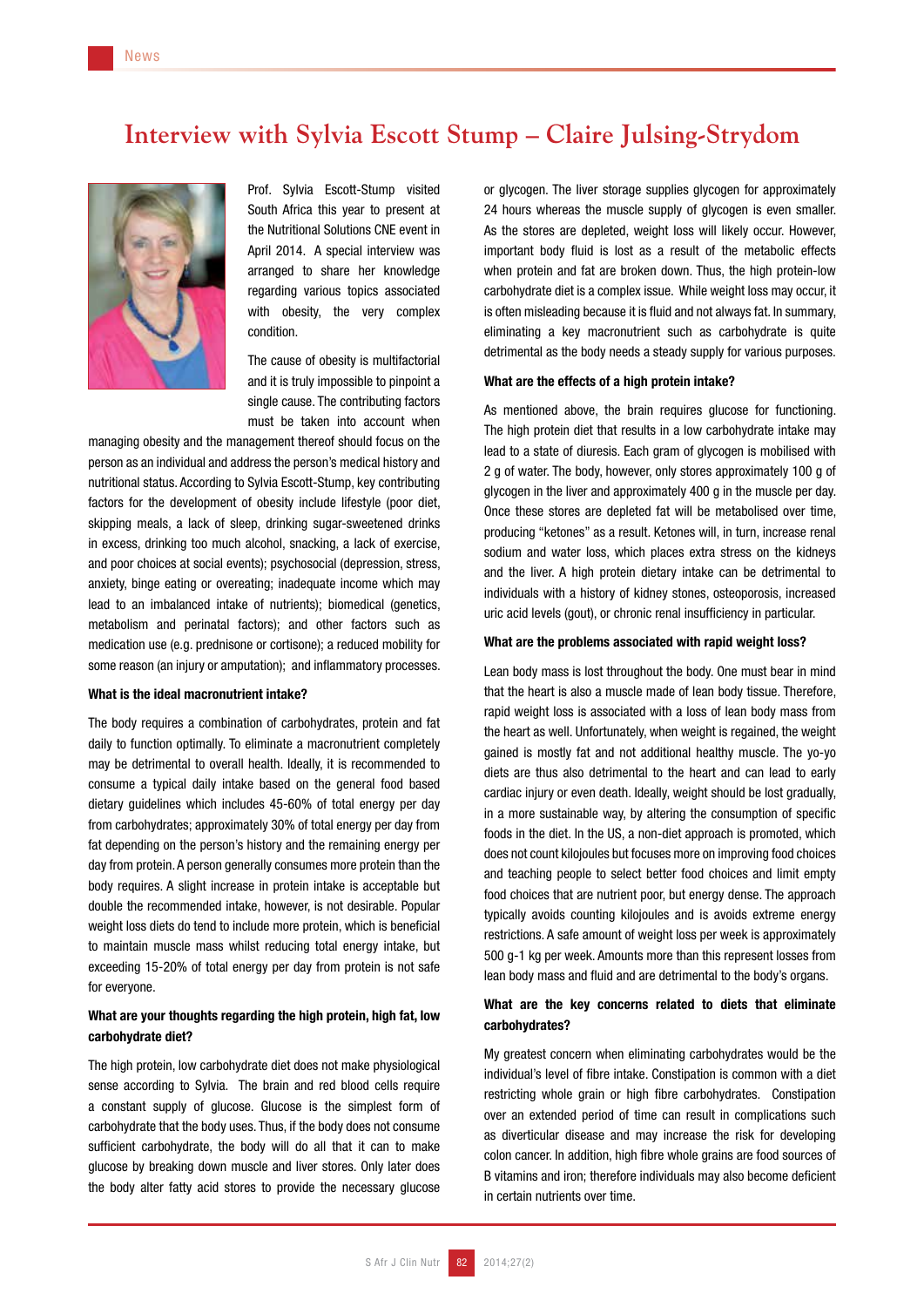# What are the risks associated with the consumption of a particular food group in excess?

An excessive consumption of a particular food group may lead to a lack of nutrients found in the other food groups. The food guide pyramids, food-based dietary guidelines and food plates have been developed in order to demonstrate to the community how to consume a variety or combination of the food groups and prevent the risk of deficient nutrient intake. For example, eliminating dairy from milk, cheese and yoghurt will lead to a deficient intake of calcium, riboflavin, potassium and magnesium. Another example is that an excess of carbohydrate may lower total protein intake; thus, wound healing or tissue turnover may be impaired.

## How is sleep related to the increased incidence of obesity?

Let us consider the role of sleep. Research demonstrates that people are constantly exposed to night-time light. Environmental factors such as electricity; lights (from the TV, computers, tablets, cell phones); and streetlights may inhibit our natural circadian rhythm. People are meant to sleep in the dark and wake-up naturally with the light of day. Interestingly, one study showed that children with sleep deprivation and a higher overall carbohydrate intake are susceptible to becoming obese. In addition, night shift workers present with higher cholesterol and blood pressure levels; they are more susceptible to obesity despite a similar overall energy intake to those individuals who sleep at night and work during the day. The long-term changes that relate to our circadian rhythms need to be monitored.

Ideally, we can turn off the bright lights at night, which may stimulate the brain and not allow the melatonin to function at its best. People should focus on the basics of sleep hygiene such as sleeping at the same time every night, sleeping 7-8 hours every night as an adult. and sleeping even longer as children.

Today people are over-stimulated and thus not sleeping as well as they should. Sleep deprivation leads to altered functioning of hormones such as cortisol, glucagon and insulin. Sleep plays a big role in the management of obesity through associations between the levels of melatonin and obesity. Sufficient amounts of melatonin are required for weight management; as people age, their melatonin levels are often lower.

#### How is prenatal nutrition related to obesity?

Prenatal nutrition plays a vital role in programming or setting up the environment for the baby and therefore the genetic "blue print". Low birth weight is known to be a factor for later obesity. Gaining either an insufficient or an excessive amount of weight during pregnancy may result in a mother giving birth to a baby that is prone to obesity later. The overall diet and nutritional status of the mother during pregnancy can impact the child's epigenetics, which can have long term consequences. Therefore, optimum nutrition and ideal weight gain is essential during pregnancy.

## What is the relationship between gut health and obesity?

The gut supports 70% of the body's immune system. The intestinal microbiota are developed by our diet and therefore every meal eaten influences the immune system. A poor diet thus will be detrimental to health over time. Ideally, whole grains should be consumed as they produce short chain fatty acids (SCFA) during metabolism and fermentation. SCFA have both pre- and probiotic properties which promote a beneficial gut environment, thus, promoting optimum health and weight control.

A healthy gut commences at birth. As one ages, hydrochloric acid levels drop, therefore vitamin B12 production is reduced and vitamin D metabolism. A balanced dietary intake is, thus, essential to optimise body functioning and in some cases supplementation of vitamins or minerals may be necessary.

A relationship between antibiotic use and weight gain in children and adults is also under study. Antibiotic use is known to be detrimental to healthy gut microbiota. Clearly, what we eat and environmental exposures each influences the gut contents, which in turn influences overall health throughout life.

## What foods can an individual consume in order to support gut health?

As grains are metabolised, SCFA are produced which have prebiotic and probiotic properties. In addition yoghurt or fermented foods have direct bacterial effects. Fruits, vegetables, grains, and yoghurt would be the key foods for overall gut health.

## In your opinion, what are the top 5 factors to consider when managing obesity from a professional's point of view?

I would focus on including more of specific food groups instead of what to avoid. Examples include: coffee and green tea; foods rich in vitamin C and E, selenium and omega 3 fatty acids, resveratrol; berries; honey; and fatty acids from nuts, nut oils and coconut oil.

## Tell us more about the "Night eating syndrome"

Night eating syndrome is a syndrome now included on the latest version of the DSM (DiagnosticSymptoms Manual). Very often morbidly obese individuals with a BMI of 40 and above are not hungry in the morning, and tend to eat something light over lunch and in the evening. They consume the majority of their energy intake during the night. Often it is not even remembered and, therefore, has to be addressed in combination with psychiatric management. Antidepressants may be prescribed by a doctor. Their circadian rhythm also appears to be imbalanced as their cortisol levels are high in the morning, reducing the appetite. Cortisol then decreases throughout the day. If an individual is morbidly obese, the attending professional should evaluate for night eating syndrome. In many cases, bariatric surgery would benefit the individual.

# And lastly, please discuss the link between inflammation and obesity…

Recent research has been focusing on the relationship between inflammation and obesity. Our body consists of a hormonal network that triggers responses to constant stress, environmental factors, and insufficient"good" fatty acid dietary intake. Altered hormones may lead to a chronic low-grade inflammation, which is a contributing